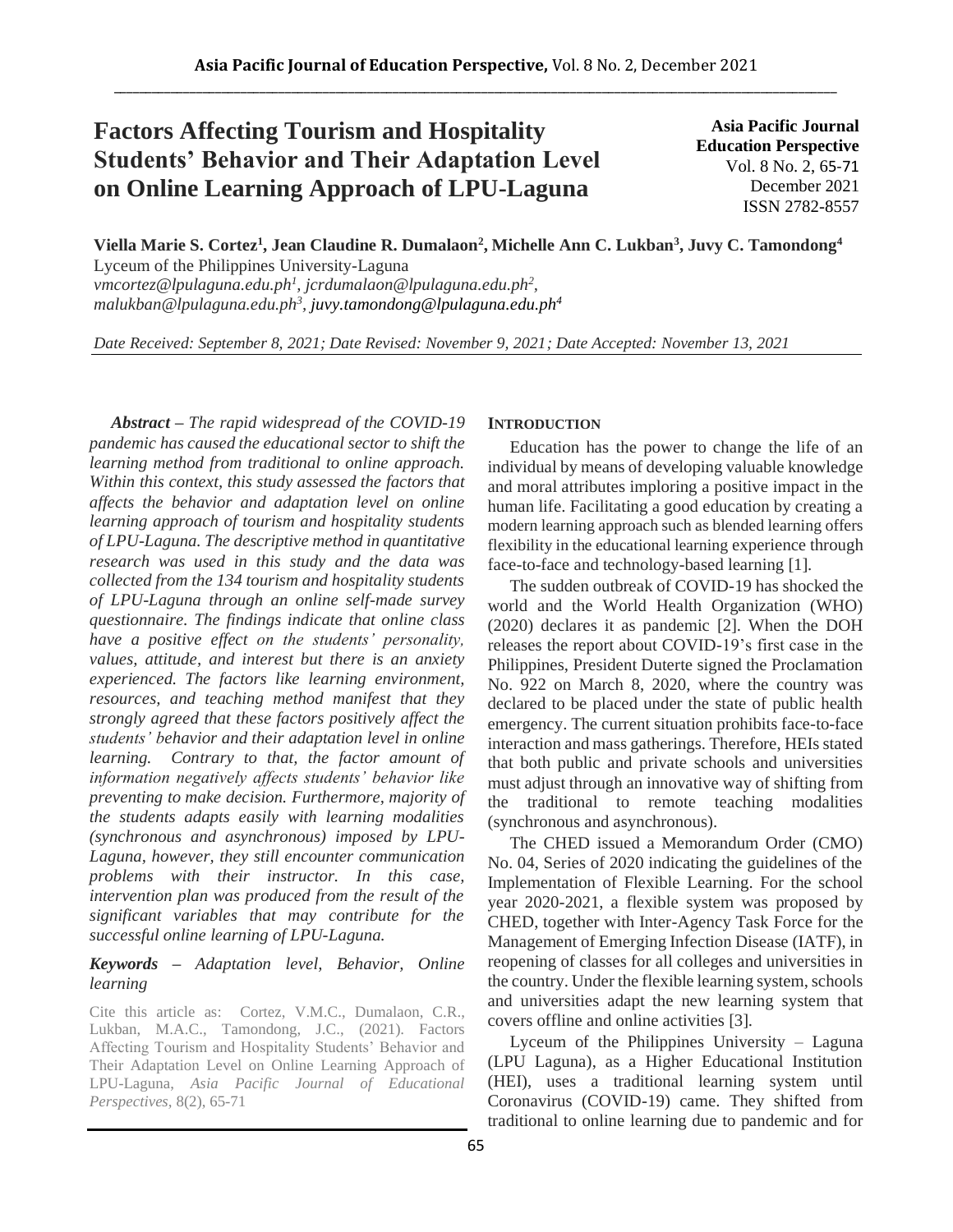the safety of their students. There are behaviors that may arise due to the online learning approach and some of these behaviors are out of students' control due to might not having their own private and peaceful environment to log on to class meetings [4].

The study focuses on the psychographic profile of the students (personality, values, attitudes and interests). In addition, it emphasizes the behavior (motivation, amount of information, learning environment, resources, and teaching method) since the online learning approach has negative impacts on students' behavior and one of these is the experience of being separated from others – isolation [5]. Moreover, the adaptation is one of the priority objectives of this study to know the perspective of the students on synchronous and asynchronous learning modalities. The use of technology in online learning depends on the students' decision to adopt [6]. This study determined the significant difference and relationship between the students' behavior and adaptation level when in online learning.

This has been a huge adjustment for the institution of LPU-Laguna to adapt on the unanticipated change. Various challenges arise along with this situation such as difficulty to access technology and affordability of technology [7], distractions, technical and internet connection issues, etc. This research is focused on the tourism and hospitality students who are currently enrolled on LPU-Laguna experiencing online learning approach. The study aims to eliminate the gap between the pandemic and the online learning to provide additional information and an intervention plan for the institution. Lastly, the study is for everyone who values an effective education towards success.

## **OBJECTIVES OF THE STUDY**

The main objective of this study is to determine and assess the tourism and hospitality students' behavior and adaptation level on online learning approach of LPU-Laguna. Specifically, determine the psychographic profile of students in terms of personality, values, attitudes and interests; assess the factors that affect the behavior of tourism and hospitality students on online learning approach of LPU-Laguna in terms of motivation, amount of information, learning environment, resources and teaching method. Also, determine the adaptation level on modalities in online learning approach of LPU-Laguna in terms of synchronous learning modality and assessment and asynchronous learning modality and assessment; determine the significant difference on the students' behavior and adaptation level when grouped according to psychographic profiles; determine the significant relationship between the students' behavior and their adaptation level in online learning. Lastly, propose an intervention plan for online learning approach in LPU-Laguna.

## **MATERIALS AND METHODS**

The researchers used a descriptive method of research in collecting an accurate data, by means of identifying the characteristics of the respondents selected. Hence, this study is limited to describe the psychographic profile, behavioral factors, and adaptation level of the respondents on online learning. The respondents for this study are 134 tourism and hospitality students of LPU-Laguna who are enrolled in the institution. This was obtained by using the G-Power software version 3.1.9.2. The researchers used a stratified random sampling technique. The main instrument used in the study is a self-made survey questionnaire based on the literature gathered and had a pilot testing. The value of Cronbach's alpha is 0.945 which signifies that there is an excellent internal consistency of the items. The researchers submitted a letter to the dean of the college to permit the researchers to distribute the survey instruments and waited for the approval. The consent was provided along with the questionnaire regarding the purpose of the study to the respondents and set a guideline to protect the rights of the respondents. To collect the data needed to answer the objectives of the study, the researchers made use of the Microsoft forms. The statistical tools used in the study were Frequency and percentage distribution, Weighted Mean, Pearson R, Post Hoc Test and ANOVA (F-test).

## **RESULTS AND DISCUSSION**

Table 1. Summary Table on the Psychographic Profile of Tourism and Hospitality Students of LPU-Laguna

| of Tourion and Hosphanty bradents of $E_1$ of $E_2$ and $E_3$ |      |       |             |  |
|---------------------------------------------------------------|------|-------|-------------|--|
| <b>Indicators</b>                                             | WM   | VI    | <b>Rank</b> |  |
| Personality                                                   | 2.79 | Agree |             |  |
| Values                                                        | 3.30 | Agree |             |  |
| Attitude                                                      | 2.73 | Agree | 3.5         |  |
| Interest                                                      | 2.73 | Agree | 3.5         |  |
| <b>Composite Mean</b>                                         | 2.89 | Agree |             |  |

*Legend: 3.50 – 4.00 Strongly Agree (SA); 2.50 – 3.49 – Agree (A); 1.50 – 2.49 – Disagree (D); 1.00 – 1.49 – Strongly Disagree (SD)*

From the summary table 1, other indicators such as values have a weighted mean of 3.30 and a verbal interpretation of agree, which ranked as the highest among all indicated means under the psychographic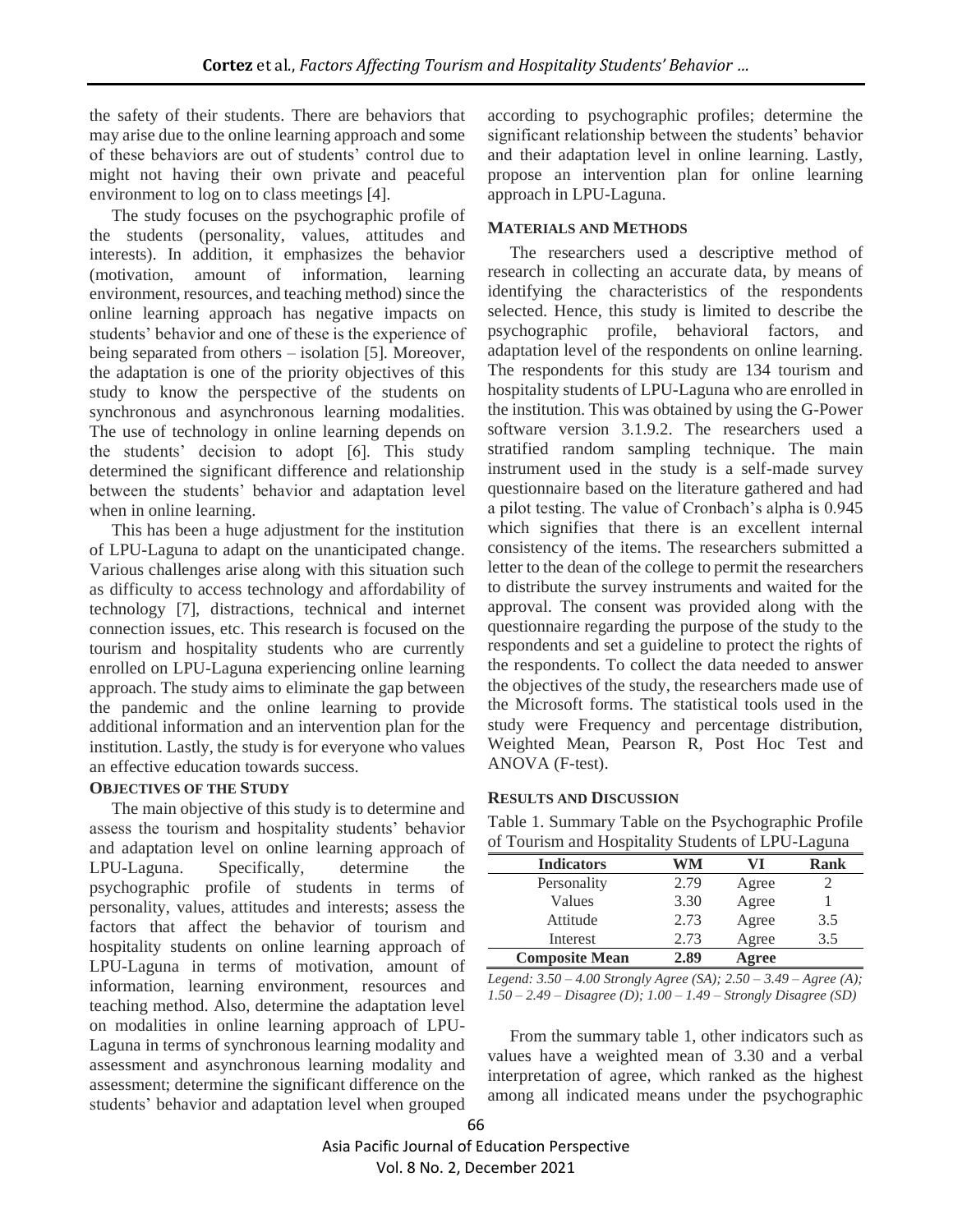profile. It can be observed that the respondents agreed that such values are indeed practiced during the online class. This means that even if the students are studying at home, their values during class are still present. The values that are thought in school and practiced at home.

On the other hand, some of the respondents agreed concerning personality (2.79), which got the second rank. With the advent of online classes, the result means that the students' personality is one of the influencing factors that could affect their online learning. Other indicators such as attitude and interest (2.73) obtained the lowest rank among the given indicators. This means the tourism and hospitality students agreed that they are mindful about their attitude when it comes on their online classes. This also reveals that the respondents agreed that they are interested, satisfied, focused, taking advantage, and willing to participate on their online classes.

Table 2. the Factors Affecting the Behavior of Tourism and Hospitality Students on Online Learning Approach

| <b>Indicators</b>      | WM   | VI    | Rank |
|------------------------|------|-------|------|
| Motivation             | 2.73 | Agree |      |
| Amount of Information  | 3.28 | Agree |      |
| Learning Environment   | 2.96 | Agree | 3.5  |
| Resources              | 2.96 | Agree | 3.5  |
| <b>Teaching Method</b> | 3.15 | Agree |      |
| <b>Composite Mean</b>  | 3.02 | Agree |      |

From the indicators in table 2, it can be gleaned that the amount of information (3.28) ranked as the highest among all the indicators under the factors affecting the behavior of tourism and hospitality students on online learning approach of LPU-Laguna, which has a verbal interpretation of agree. This explains that tourism and hospitality students agreed that amount of information affected their behavior on online classes.

This also proves that students can't make decisions and act well due to the amount of information they receive in an online class environment. Other indicators in the summary table such as teaching method (3.15), learning environment and resources (2.96) also have a verbal interpretation of agree. It is shown that the motivation got the lowest rank (2.73), which also has a verbal interpretation of agree. This gives an idea that tourism and hospitality students agreed that they are motivated on online classes. It can be distinguished that motivation affects students' behaviors in online class. It also reveals that if a student is motivated, it fuels his energy that drives to complete tasks. Hence, motivation is the condition

that sustain the students' attention and behavior and provides them more energy to complete tasks [8].

Table 3. Adaptation Level on Modalities in Online Learning Approach of LPU-Laguna

| <b>Indicators</b>                                | WM   |       | Rank |
|--------------------------------------------------|------|-------|------|
| Synchronous Learning<br>Modality and Assessment  | 2.79 | Often |      |
| Asynchronous Learning<br>Modality and Assessment | 2.97 | Often |      |
| <b>Composite Mean</b>                            | 2.88 | Often |      |

From the last summary table, asynchronous learning modality and assessment ranked as the highest. This shows that tourism and hospitality students often engage in this technique of learning that can help them find the best ways to learn and to do tasks, which has a weighted mean of 2.97. Students are motivated and have flexible time during asynchronous wherein they can decide when to do their task and when to communicate with their instructors. Moreover, the indicator synchronous learning modality and assessment ranked second (2.79).

It can be observed that the respondents' level of adaptation to this indicator is often. This means that students often experience such indicators instigating their satisfaction and therefore result to adapting easily with the synchronous class imposed by LPU-Laguna because it contributes positively on their academic interaction. It can be discerned that during synchronous class, students sometimes encounter communication problems with the instructors. This means that in synchronous classes, communication challenge arises due to certain barriers. This could be expounded if the instructors would consider the challenges and barriers with the students to create an effective communication, thus, would clarify any concerns and enhance learning.

Table 4. Difference on the Students' Behavior and Adaptation Level when Grouped According to Psychographic Profiles in terms of Personality

| <b>Behavior</b>        | f-value | p-value | Interpretation  |
|------------------------|---------|---------|-----------------|
| Motivation             | 8.634   | .000    | Significant     |
| Amount of Information  | .081    | .922    | Not Significant |
| Learning Environment   | 9.057   | .000    | Significant     |
| Resources              | 11.349  | .000    | Significant     |
| <b>Teaching Method</b> | 8.972   | .000    | Significant     |

*Legend: If the p-value is <.05, Significant. If the p-value is >.05, Not Significant.*

Table 4 manifests the difference on the students' behavior when grouped according to psychographic profile based on personality. It can be perceived that the respondents strongly agreed to the indicators under behavior such as motivation (.000), learning environment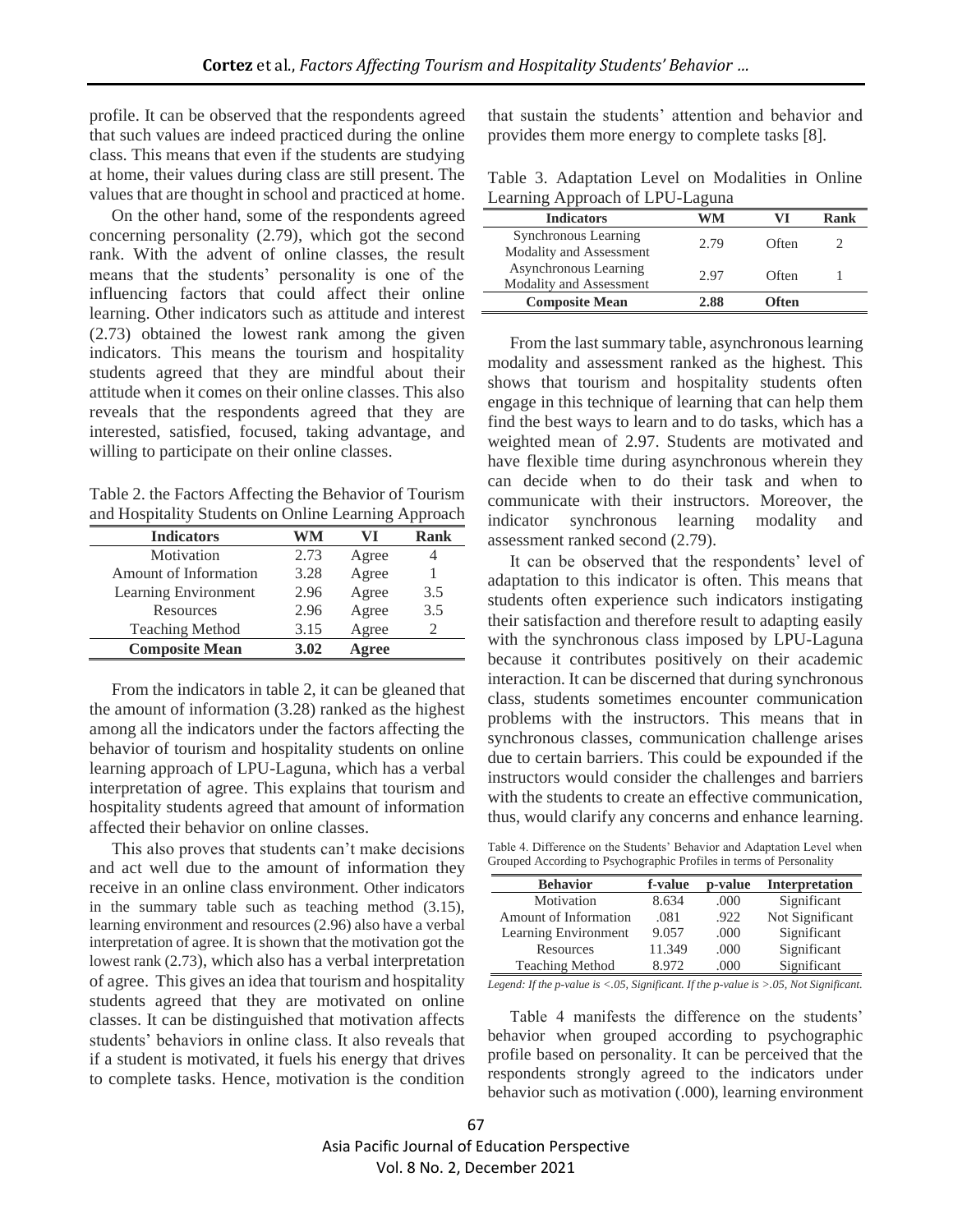(.000), resources (.000), teaching method (.000). The level of agreement directly affects the significant difference in accordance with their personality. This means that students possess different personalities in terms of the behaviors presented. Personality can therefore be observed having direct influence on the consistencies in the behavior of the student in online learning. The importance of recognizing these differences should be considered by the teachers. On the other hand, the variable Amount of Information (.081) is interpreted as not significant. This means that students possess the same personality when provided with an amount of information such as preferring to work independently, often socializing with fellow classmates and more during an online class.

Table 5. Difference on the Students' Behavior and Adaptation Level when Grouped According to Psychographic Profiles in terms of Values

| <b>Behavior</b>        | f-value | p-value | <b>Interpretation</b> |
|------------------------|---------|---------|-----------------------|
| Motivation             | 15.368  | .000    | Significant           |
| Amount of Information  | 3.278   | .041    | Not Significant       |
| Learning Environment   | 13.304  | .000    | Significant           |
| Resources              | 9.207   | .000    | Significant           |
| <b>Teaching Method</b> | 16.540  | .000    | Significant           |

*Legend: If the p-value is <.05, Significant. If the p-value is >.05, Not Significant.*

Table 5 displays the distinction on the students' behavior when grouped according to psychographic profiles in terms of values. It was observed that respondents strongly agreed that the indicators such as motivation, learning environment, resources, teaching method in which these indicators have the p-value of .000 and amount of information (.041) The level of agreement directly affects the significant difference on the students' behaviors when grouped according to their values. This gives us the idea that each respondent is conscience about their values with reference to the behaviors on online learning. This means that the students express different values depending on motivation and amount of information received as well as the learning environment and resources available and the teaching method presented by teachers. Teachers therefore should acknowledge these differences for an efficient online learning.

Table 6. Difference on the Students' Behavior and Adaptation Level when Grouped According to Psychographic Profiles in terms of Attitude

| <b>Behavior</b>        | f-value | p-value | <b>Interpretation</b> |
|------------------------|---------|---------|-----------------------|
| Motivation             | 32.225  | .000    | Significant           |
| Amount of Information  | 6.503   | .000    | Significant           |
| Learning Environment   | 17.459  | .000    | Significant           |
| Resources              | 27.745  | .000    | Significant           |
| <b>Teaching Method</b> | 10.875  | .000    | Significant           |

*Legend: If the p-value is <.05, Significant.* 

Table 6 displays the distinction on the students' behavior and adaptation level when grouped according to psychographic profiles in terms of attitude. It was observed that the respondents strongly agreed to all indicators such as motivation, amount of information, learning environment, resources, and teaching method which have the p-value of .000 and considered the pvalue is neither less than 0.05 nor greater than 0.05. This means that understanding of usefulness of elearning to the students has different experience and enjoyment every time they use technology. The level of agreement directly affects the significant difference on the students' behaviors when grouped according to their attitude. Each respondent is aware on their behavior and their adaptation level specifically on their attitude, which results to have a differentiation on their viewpoint when it comes to online courses. This also means that the tourism and hospitality students have different experiences that affect their behavior as well as their other performance.

Table 7. Difference on the Students' Behavior and Adaptation Level when Grouped According to Psychographic Profiles in terms of Interest

| <b>Behavior</b>        | f-value | p-value | Interpretation  |
|------------------------|---------|---------|-----------------|
| Motivation             | 61.182  | .000    | Significant     |
| Amount of Information  | .439    | .725    | Not Significant |
| Learning Environment   | 25.627  | .000    | Significant     |
| Resources              | 34.902  | .000    | Significant     |
| <b>Teaching Method</b> | 24.600  | .000    | Significant     |

*Legend: If the p-value is <.05, Significant. If the p-value is >.05, Not Significant.*

Table 7 exhibits the distinction on the students' behavior and adaptation level when grouped according to psychographic profiles in terms of interest. It was recognized that 4 out of 5 has a significant different, therefore the respondents strongly agreed to the indicators such as motivation, learning environment, resources, and teaching method (.000). Meanwhile, the amount of information (0.725) reveals that it was the only indicator that has no significant difference.

This means the students are experiencing a heavy workload that could result to a negative effect on their behavior as well as in their adaptation. The level of agreement directly affects the significant difference on the students' behaviors when grouped according to their interest. The table above appears that the students under the program of tourism and hospitality management encountered different impression that trigger their interest on online learning approach of LPU-Laguna. However, several students have the same approach on how they generate their involvement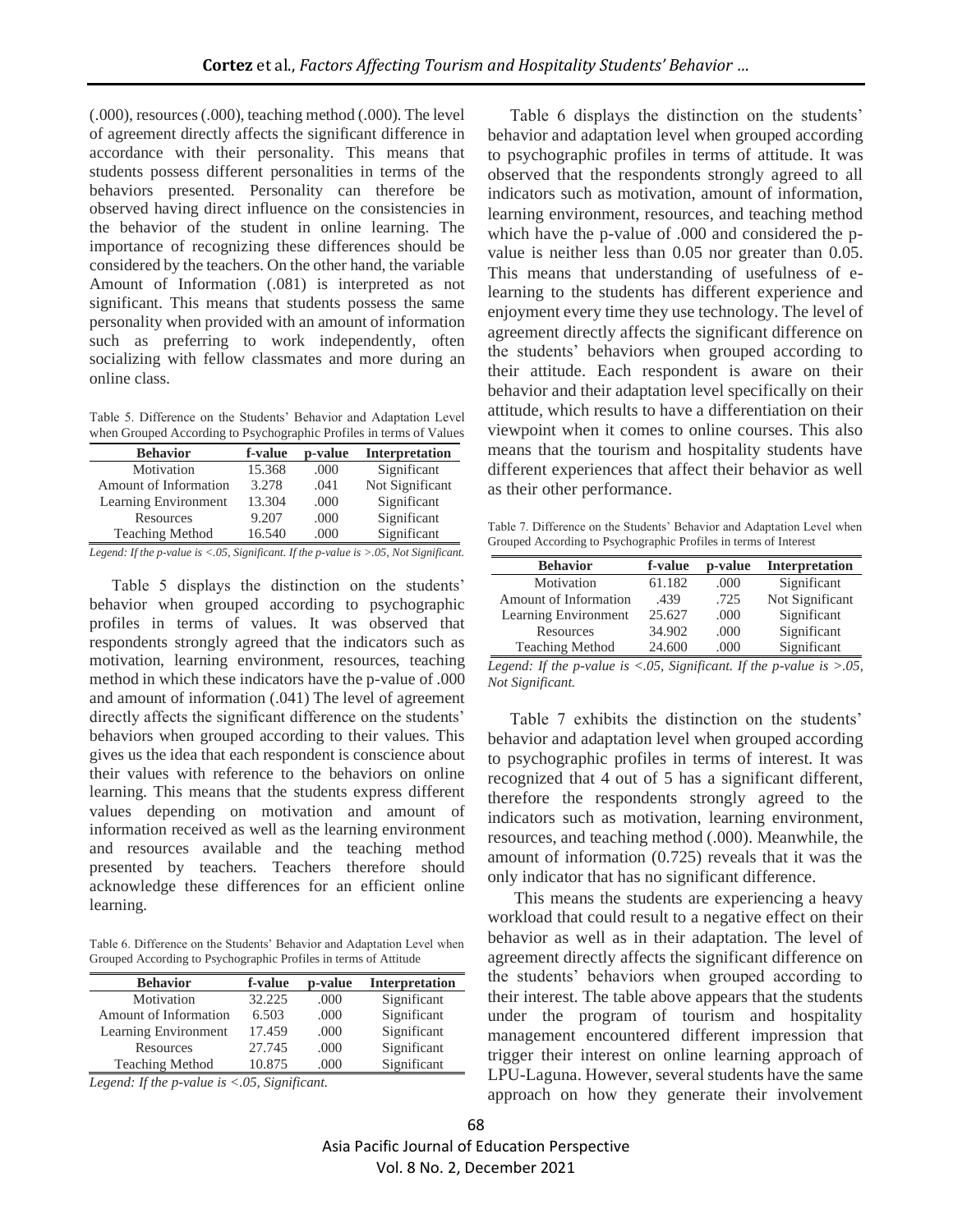during their classes as well as on their engagement in the middle of their discussion. The accessibility of online platforms changed the education in which it makes available for everyone to be interested in searching more about their improvement [9].

Table 8. Difference on the Students' Behavior and Adaptation Level when Grouped According to Psychographic Profiles in terms of Personality on Learning Modalities

| <b>Behavior</b>                                               | f-value | p-value | <b>Interpretation</b> |  |  |
|---------------------------------------------------------------|---------|---------|-----------------------|--|--|
| Synchronous                                                   | 13.940  | .000    | Significant           |  |  |
| Asynchronous                                                  | 3.177   | .045    | Significant           |  |  |
| Legend: If the p-value is $\langle .05, Significant. \rangle$ |         |         |                       |  |  |

Table 8 manifests the difference on the students' adaptation level when grouped according to personality on learning modalities. The result shows that respondents strongly agreed that the synchronous (.000) and asynchronous (.045) indicators obtaining a p-value less than 0.05 have significant difference on the teaching modalities (synchronous and asynchronous) in online learning. The level of agreement directly affects the significant difference in accordance with their personality on learning modalities. This means that students exhibit difference on their personality during synchronous and asynchronous classes. The findings shows that students have distinctive personality traits that influences their preferences on teaching modalities (synchronous and asynchronous). Teachers should acknowledge different personality of their students to enhance their instruction.

Table 9. Difference on the Students' Behavior and Adaptation Level when Grouped According to Psychographic Profiles in terms of Values on Learning Modalities

| <b>Behavior</b> | f-value | p-value | Interpretation |
|-----------------|---------|---------|----------------|
| Synchronous     | 5.001   | .008    | Significant    |
| Asynchronous    | 11.918  | .000    | Significant    |

*Legend: If the p-value is <.05, Significant.* 

Table 9 presents the difference on the students' adaptation level when grouped according to psychographic profiles in terms of values on learning modalities. It shows that the respondents strongly agreed that there is a significant difference when it comes to both asynchronous learning modality (.000) and synchronous learning modality (.008) since both obtained less than .05 p-value. The level of agreement directly affects the significant difference in accordance with their values on learning modalities. This shows that the tourism and hospitality students have different

values during synchronous learning modality and in asynchronous learning modality. This means that there are students who exhibits negative and positive values. Teachers should help the students to combat negative values to adapt efficiently on online learning both on synchronous and asynchronous teaching modality.

Table 10. Difference on the Students' Behavior and Adaptation Level when Grouped According to Psychographic Profiles in terms of Attitude on Learning Modalities

| <b>Behavior</b>                                          | f-value | p-value | Interpretation |
|----------------------------------------------------------|---------|---------|----------------|
| Synchronous                                              | 22.833  | .000.   | Significant    |
| Asynchronous                                             | 17.399  | .000    | Significant    |
| Logand: If the <i>n</i> -value is $\geq$ 05. Significant |         |         |                |

*Legend: If the p-value is <.05, Significant.*

Table 10 expresses the distinction on the students' behavior and adaptation level when grouped according to psychographic profiles in terms of attitude. The result reveals that the respondents strongly agreed on the indicators of synchronous and asynchronous learning modalities (.000). Considering the p-value is neither less than 0.05 nor greater than 0.05.

This means the students were also able to determine the perceived of usefulness and perceived ease of use of technology as they enhance their academic performance for their synchronous and asynchronous learning modalities, which it falls into the Technology Acceptance Theory (TAM). The level of agreement directly affects the significant difference in accordance with their attitude on learning modalities. The table above presents the adaptation level of the respondents when grouped according to synchronous and asynchronous in connect with their attitude. This means that there was a significant difference on the students' opinion on how it affects their attitude on the new learning approach by LPU-Laguna. In addition, most students had positive attitudes despite of their experiences on online learning [10].

Table 11. Difference on the Students' Behavior and Adaptation Level when Grouped According to Psychographic Profiles in terms of Interest on Learning **Modalities** 

| <b>Behavior</b> | f-value | p-value | <b>Interpretation</b> |
|-----------------|---------|---------|-----------------------|
| Synchronous     | 15.001  | .000    | Significant           |
| Asynchronous    | 11.918  | .000    | Significant           |

*Legend: If the p-value is <.05, Significant.* 

Table 11 displays the distinction on the students' behavior and adaptation level when grouped according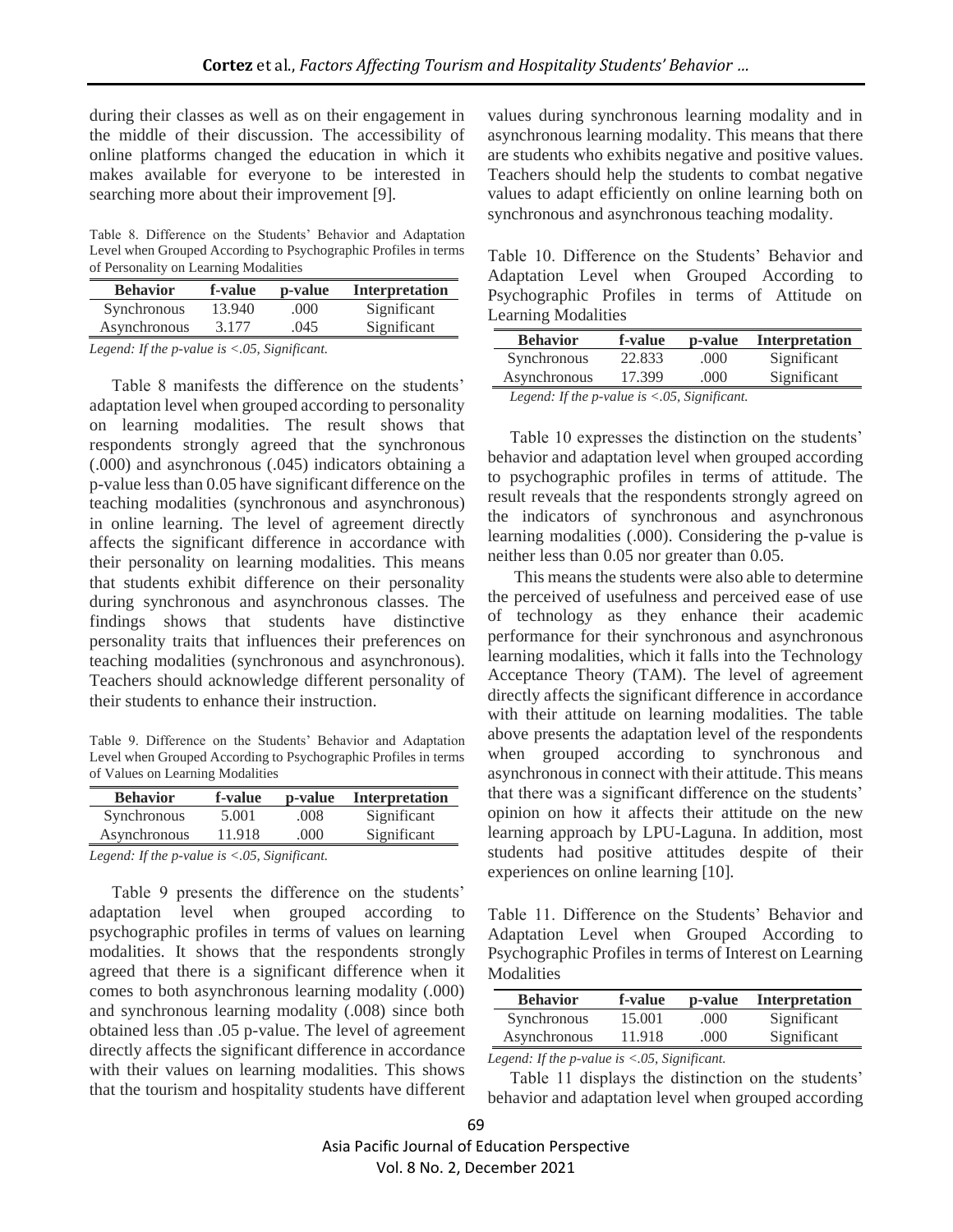to psychographic profiles in terms of interest. The result reveals that the respondents strongly agreed to the indicator of synchronous and asynchronous learning modalities (.000). Considering the p-value is neither less than 0.05 nor greater than 0.05. This means students have the willingness to choose the combined learning modalities, which has a positive effect on their behavior and adaptation as they finish their online courses. The level of agreement directly affects the significant difference in accordance with their interest on learning modalities. This give us the idea that the respondents learning modalities are synchronous and asynchronous. In relation with behavior, students' interest had a significant difference on their viewpoint when it comes to their willingness to adopt this kind of learning modalities. The curriculum of the students was effective and adjustable based on the students' interest which has a positive outcome on their online experiences [11].

Table 12. Significant Relationship between the Students' Behavior and Their Adaptation Level in Online Learning in terms of Synchronous

| <b>Synchronous vs</b>  | r-value | p-value | Interpretation  |
|------------------------|---------|---------|-----------------|
| Motivation             | .587    | .000    | Significant     |
| Amount of Information  | .063    | .468    | Not Significant |
| Learning Environment   | .544    | .000    | Significant     |
| Resources              | .589    | .000    | Significant     |
| <b>Teaching Method</b> | .458    | .000    | Significant     |

*Legend: If the p-value is <.05, Significant. If the p-value is >.05, Not Significant.*

Table 12 illustrates the responses on the significant relationship between the students' behavior and their adaptation level in online learning in terms of synchronous teaching modality. The result shows that there is a significant relationship among the indicators motivation with a r-value of .587, learning environment (.544), resources (.589) and teaching method (.458). However, the indicator Amount of Information's rvalue is .063 which therefore interpreted as not significant. A direct relationship can be perceived among the variables, which means that the more the students experiencing synchronous classes, the more they get motivated, adapt easily on amount of information given, new learning environment, available resources, and method of teaching. Therefore, with more exposure on synchronous classes, students adapt easily to online learning.

Table 13. Significant Relationship between the Students' Behavior and Their Adaptation Level in Online Learning in terms of Asynchronous

| <b>Asynchronous vs</b> | r-value | p-value | Interpretation |
|------------------------|---------|---------|----------------|
| Motivation             | .463    | .000    | Significant    |
| Amount of Information  | .187    | .031    | Significant    |
| Learning Environment   | .404    | .000    | Significant    |
| Resources              | .440    | .000    | Significant    |
| <b>Teaching Method</b> | .419    | .000    | Significant    |

*Legend: If the p-value is <.05, Significant.* 

Table 13 presents the responses on the significant relationship between students' behavior and their adaptation level in online learning in terms of asynchronous learning modality. It was observed that there was a significant relationship among the indicators such as motivation with the r-value of .463, learning environment with the r-value of .404, resources with the r-value of .440 and teaching method with the r-value of .419, obtaining a p-value of .000 which is less than .05, same goes with amount of information with the r-value of .187 and p-value of .031. It also shows a direct relationship between variables, which means the more they experience asynchronous classes the more they can adapt in this class setup. This means that tourism and hospitality students have different behavior when it comes to asynchronous learning because they have different motivation, learning environment and resources. This also shows that not all students have the same adaptation level in this kind of learning technique, which means there are students who can easily adapt the teaching methods and retain the amount of information they receive in this class setup and there are some who are having a hard time to cope up. Therefore, students' personality and feeling of competence over learning process are often enhanced by asynchronous learning [12].

#### **Intervention Plan**

The intervention plan was created from the indicators that have negative result on the psychographic, behavior, and adaptation level of tourism and hospitality students of LPU-Laguna based on the survey conducted. Specifically, in terms of student's anxiety, activities, amount of information in online learning, and online learning during synchronous and asynchronous sessions embedded with necessary actions for academic and behavioral success of the students. This plan can be used by Lyceum of the Philippines University-Laguna as a guide to have a better performance and implementation of online classes amidst the pandemic. Furthermore, this plan can be used to find out different concerns of the students regarding their behavior and adaptation level. The persons involved in this intervention plan are the ones who make the action plan work in order to achieve its goals and fulfill the areas of this plan that deals with anxiety, activities, amount of information and learning modalities of the students in online learning.